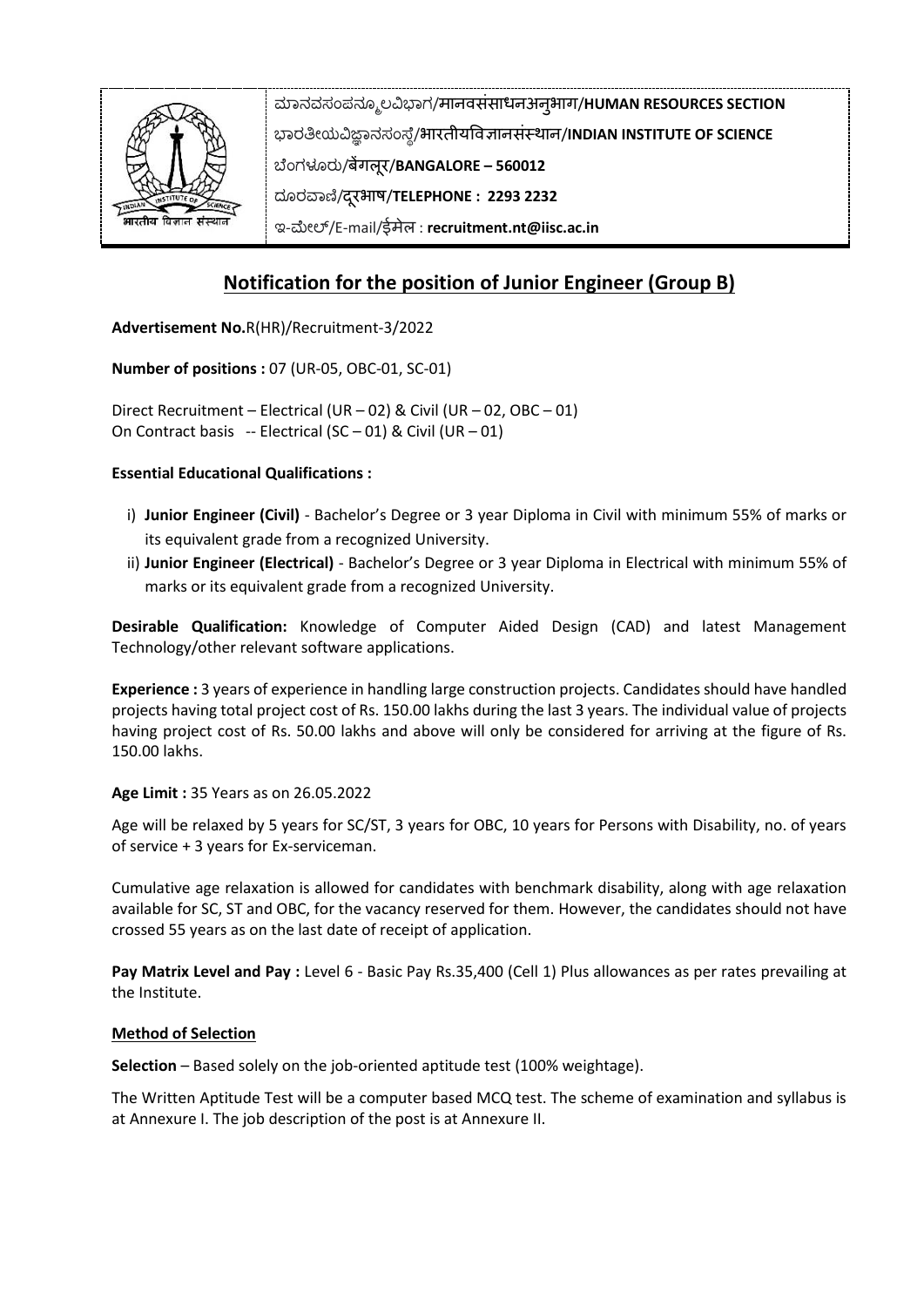## **Fees :**

Candidates belonging to SC/ST, PWD, Ex-service personnel, Transgender and women shall pay a processing fee of Rs. 50/-. Other candidates shall pay an application fee of Rs. 450/- and a processing fee of Rs. 50/-. Fees once paid is Non-refundable.

## **Terms and conditions**

- 1. The candidate must be a citizen of India.
- 2. The appointments are on regular and contract basis with a probation period of 2 and 1 years respectively.
- 3. The post of Junior Engineer is suitable for Physically Handicapped candidates with disabilities viz. One Leg Affected (OL Category), One Arm Affected (OA Category) and Hearing of Hearing (HH). However, no reservation will applicable for the candidates belonging to this category apart from age relaxations.
- 4. Uploading and submission of Marks Cards & Certificates in support of Qualification (starting from Class 10<sup>th</sup> onwards), marks obtained by them in the essential qualification degree, Caste, Experience etc. is mandatory along with application form. Applications will be summarily rejected without these attachments. No further correspondence will be entertained in this regard.
- 5. Candidates who are awarded gradations under CGPA/GPA system in respect of bachelor's degree are advised to submit correct percentage of marks obtained as per the University/Institute guidelines for conversion of CGPA/GPA to appropriate percentage. The onus is on the candidate provide documentary evidence for the conversion formula at the time of certificate verification.
- 6. The details filled-in by the applicants in the application form will be duly verified before publishing the results. If the candidates fail to provide the authentic proof for the details filled-in by them, their candidature will be summarily forfeited.
- 7. Candidates claiming age relaxation under Ex-servicemen category shall enclose the copy of discharge certificate.
- 8. All the employees appointed to Institute service on or after 01.01.2004 are covered under the New Pension Scheme (NPS).
- 9. During the period of service, every employee shall observe, obey and abide by the Scheme, Regulations and Byelaws (SRB), Administrative Manuals, other statutory documents, CCS (Conduct) Rules and CCS (CCA) Rules etc.
- 10. The prescribed qualifications are the minimum required and the mere fact that a candidate possesses the same will not entitle them for being called for a written test.
- 11. Candidates have to apply online through the link provided on the Institute website. Candidate should take a print-out of application submitted online and retain the same with them for future reference.
- 12. Candidates working in Government / PSU / Autonomous Bodies should obtain NOC from the present employer and upload online. However, application without NOC will also be considered provided the candidate uploads a duly signed undertaking that the NOC will be submitted at the time of verification of certificates.
- 13. Candidates should submit applications well in advance, without waiting until the last date.
- 14. Call letters to attend the written test will be sent only to the eligible candidates and the same will be intimated by e-mail. Candidates are required to check their registered mail frequently. No correspondence will be made with applicants who are not eligible for the written test.
- 15. The Institute reserves the right to reject any application without assigning any reason. The Institute also reserves the right to cancel the advertisement/ recruitment at any stage due to any administrative reason. No correspondence will be entertained in this regard.
- 16. Candidates will have to appear for written test at their own cost. The test is tentatively scheduled on 11<sup>th</sup> June 2022 at centres across Karnataka.
- 17. The Institute reserves the right to verify the antecedents and documents submitted by the candidate. In case it is found that the documents submitted by the candidate are not genuine, then the services shall be terminated after due process, and disciplinary/criminal proceedings will be initiated of such candidates even after appointment.
- 18. The recruitment portal will be open from **06.05.2022 to 26.05.2022** for submission of applications online.